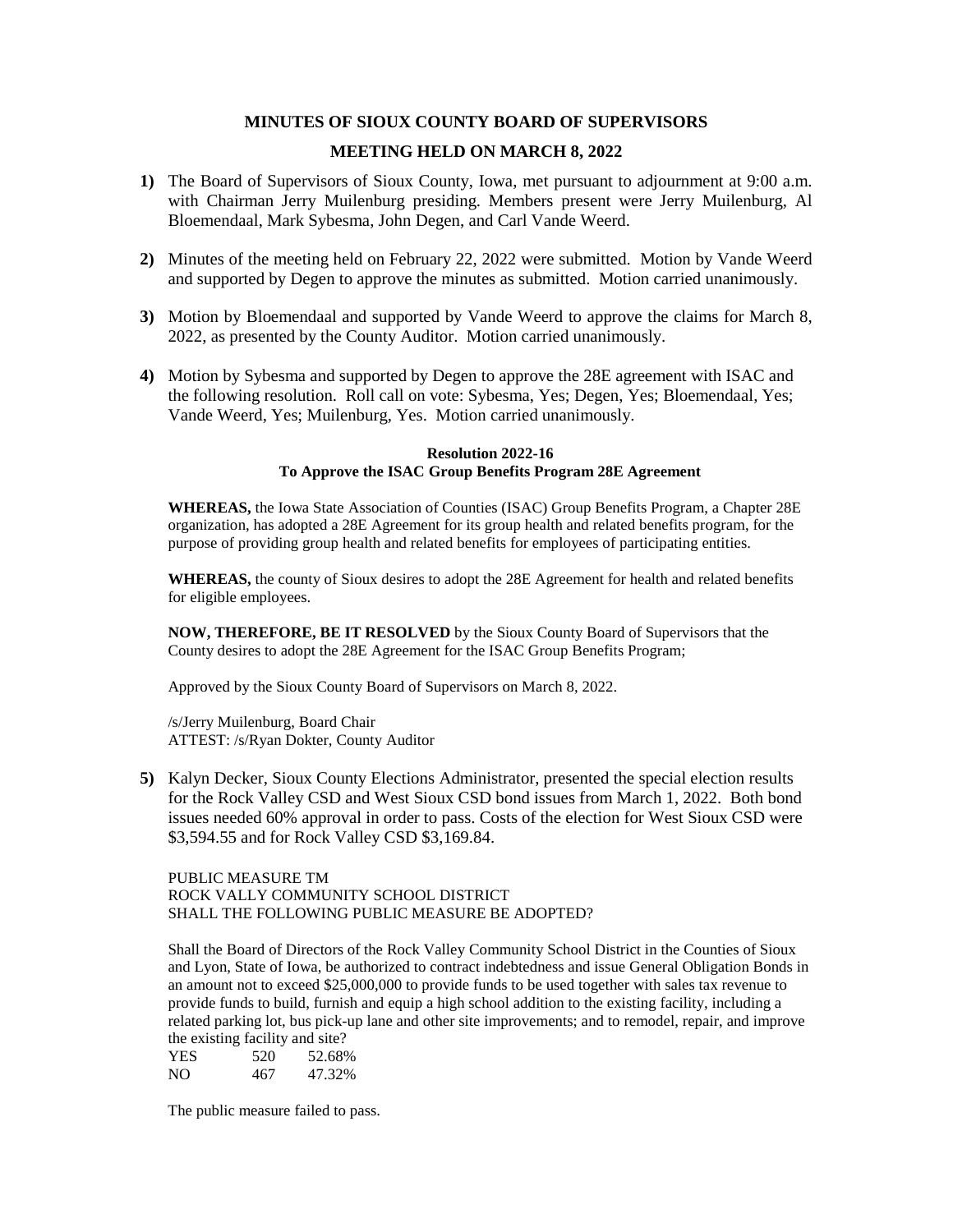#### PUBLIC MEASURE TN WEST SIOUX COMMUNITY SCHOOL DISTRICT SHALL THE FOLLOWING PUBLIC MEASURE BE ADOPTED?

Shall the Board of Directors of the West Sioux Community School District in the Counties of Plymouth and Sioux, State of Iowa, be authorized to contract indebtedness and issue General Obligation Bonds in an amount not to exceed \$15,685,000 to provide funds to be used together with physical plant and equipment levy and sales tax revenues to provide funds to build, furnish and equip a new elementary building, including related site improvements?

| YES | 718 | 57.53% |
|-----|-----|--------|
| NO. | 530 | 42.47% |

The public measure failed to pass.

Motion by Degen and supported by Sybesma to approve the canvass of special election results from the Rock Valley CSD and West Sioux CSD held on March 1, 2022 and the following resolution. Roll call on vote: Sybesma, Yes; Degen, Yes; Bloemendaal, Yes; Vande Weerd, Yes; Muilenburg, Yes. Motion carried unanimously.

### **RESOLUTION 2022-15 CERTIFICATION (CANVASS) OF SPECIAL ELECTION RESULTS**

WHEREAS, the Special Election was held as prescribed by law on March 1, 2022, and WHEREAS, the Board of Supervisors and ex-officio Board of Canvassers have canvassed the vote of said elections in accordance with §50.24 of the *Code of Iowa*, now therefore BE IT HEREBY RESOLVED that we, the undersigned members of the Board of Supervisors and exofficio Board of Canvassers of Sioux County, Iowa, do hereby certify the following results in the Special Election, held March 1, 2022, and that no obvious clerical errors were identified during the canvass.

Public Measures were **not approved** by voters of the respective jurisdiction: Public Measure TM (Rock Valley CSD General Obligation Bond) Public Measure TN (West Sioux CSD General Obligation Bond)

PASSED AND APPROVED this 8th day of March, 2022.

/s/Jerry Muilenburg, Board Chairperson ATTEST: /s/Ryan Dokter, Sioux County Auditor

- **6)** Doug Julius and Denny Vander Wel were present to discuss the courthouse window replacement project. 117 windows have been identified for replacement which would be triplepane, double-hung windows. There are 3 to 4 different types of windows. Project details would also include items to address damages to lawn and shrubbery. Julius and Vander Wel are developing project plans in order for the project to be publicly bid in late April or early May.
- **7)** Motion by Vande Weerd and supported by Bloemendaal to approve the application for the use of the courthouse grounds on May 19, 20, and 21 for the Artburst event. Motion carried unanimously.
- **8)** Motion by Sybesma and supported by Vande Weerd to approve the liquor license renewal for the Hull Golf Course Association. Motion carried unanimously.
- **9)** Committee Reports: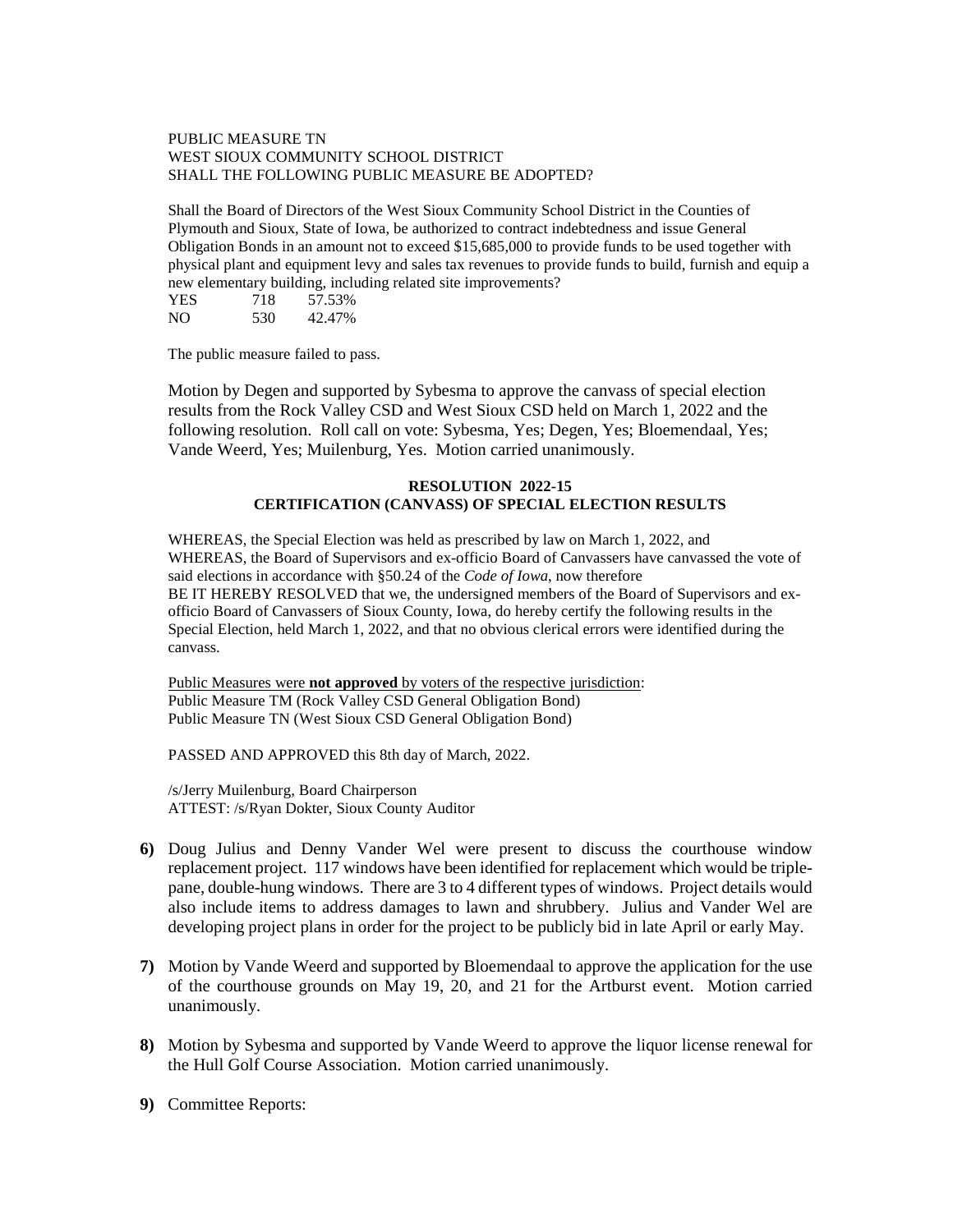- **Bloemendaal** Reported on the Mid-Sioux meeting from February 23. Items addressed were the report on early head start program, language barrier challenges with those seeking services, and how wage increases are affecting the qualification for benefits for people seeking services. Laura Benson provided an update on outreach and self-sufficiency services and the agency conducted a self-evaluation.
- **Sybesma**  Attended a Third Judicial meeting on March 4.
- **Muilenburg** Attended a Wellness Committee meeting.
- **Bloemendaal & Muilenburg –** Reported on a meeting with Sioux County Trails and then a later meeting with the City of Sioux Center. The Trails Committee is working on language for a 28E agreement between the Cities of Sioux Center and Orange City, and the County. The agreement needs to specify who holds the easements and performs the maintenance on the trail. The 28E agreement also allows the Trails Committee to better qualify for grant funding.

**10)** Joel Sikkema, Sioux County Engineer,

- Reviewed quotes for lumber:
	- o Wheeler: \$53,053.26 (Copper Naphthenate)<br>
	o Ovel Forest Products: \$55.691.48 (P3 Creosote, not DOT
	- o Ovel Forest Products: \$55,691.48 (P3 Creosote, not DOT approved)<br>
	o Ovel Forest Products: \$58,986.20 (Copper Naphthenate)
		- \$58,986.20 (Copper Naphthenate)
	- o Midwest Service and Sales: \$60,264.40 (Copper Naphthenate)

Motion by Vande Weerd and supported by Degen to approve the low bid from Wheeler. Motion carried unanimously.

• Reviewed quotes for culverts:

| $\Omega$ | Metal Culverts Inc:             | \$87,899.90  |
|----------|---------------------------------|--------------|
|          | o NICP:                         | \$110,179.20 |
|          | o Contech Engineered Solutions: | \$121,922.35 |

Motion by Bloemendaal and supported by Sybesma to approve the low bid from Metal Culverts Inc. Motion carried unanimously.

- Updated the Board on secondary road activities and commended how well the shops take care of the equipment and facilities.
- **11)** Ryan Dokter, Sioux County Auditor, initiated discussion regarding office space needs of the County Treasurer, County Attorney, Public Health, DHS, IT, and Custodian. Present for this discussion were Denny Vander Wel, Micah Van Maanen, Shane Walter, Dan Zomermaand, Tom Kunstle, and Jackie Covey.

Dokter ran through a presentation which proposed the following: Public Health move to the old hospital in Orange City, the vacated north half of the annex building would be remodeled to house the Treasurer's Office; the vacated Treasurer's Office would be remodeled to house DHS; the vacated DHS space in the south half of the annex building would be remodeled to house the Board room and other office space; the vacated Board room in the courthouse would be remodeled and house the IT department, custodial storage and a small conference room; the vacated IT space on the third floor of the courthouse would be remodeled into a small conference room for the Attorney's Office.